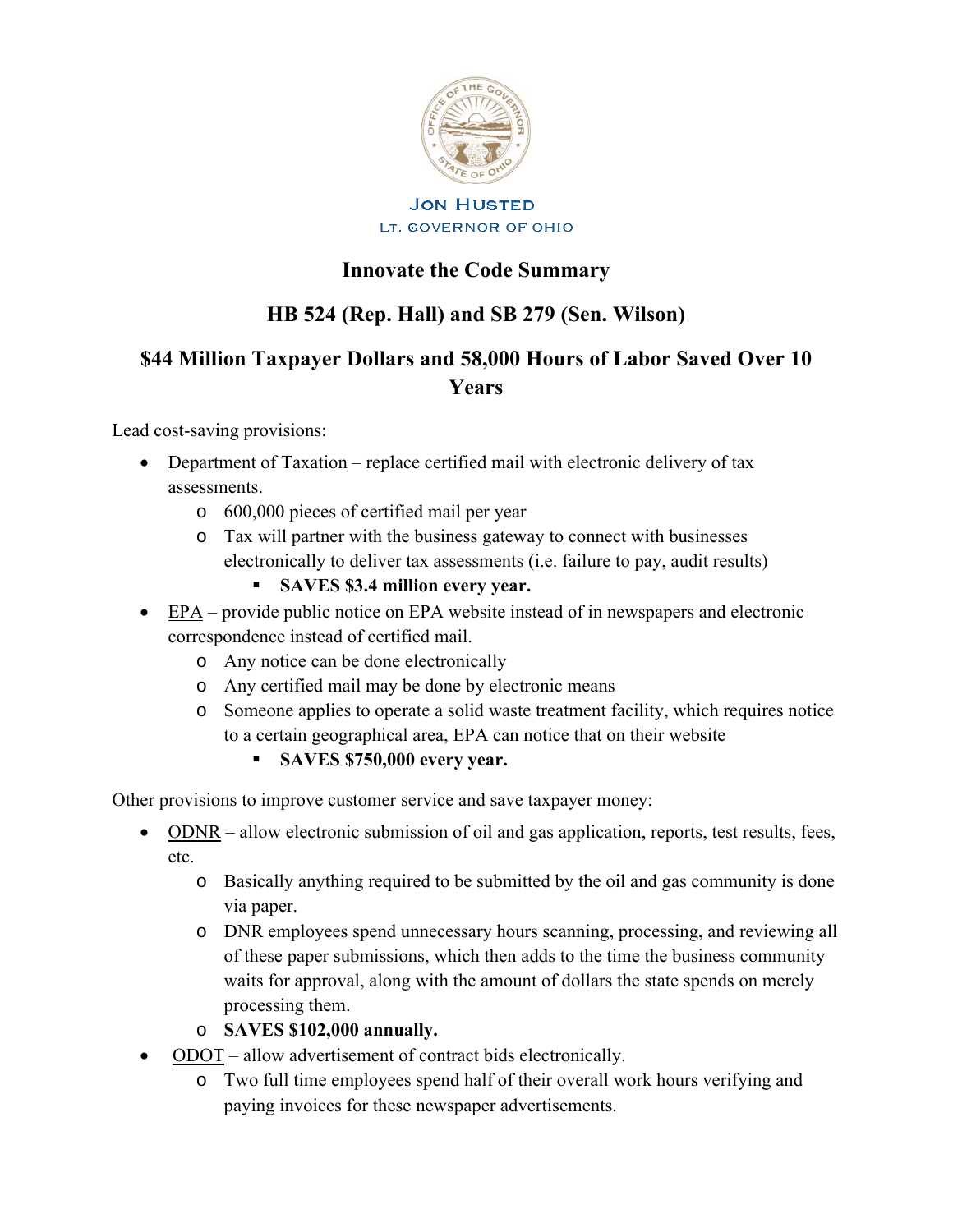- o Construction companies don't even look in the paper for them.
- o ODOT will be publishing the bids on their website, where contractors will look.

# o **SAVES \$86,000 annually.**

- Public Safety Require electronic submission of court records and abstracts pertaining to traffic violations.
	- o When someone is convicted of a traffic violation, that judge or clerk of court has to submit that conviction to BMV.
	- o Before this was done by many locals via paper, now can do this electronically. (Secure electronic format)
	- o Savings to the local clerk.
	- o **SAVES \$73,000 annually.**
- Aging Allows electronic meeting and votes of advisory council for the aging.
	- o Council required to draw down federal aging grant dollars
	- o Meet every two months.
	- o **SAVES \$6000 annually** (reimbursed actual and necessary travel expenses to meetings)
- Medicaid replace regular mail with general language (allowing electronic correspondence) for the Department's various determinations for Ohio Hospitals and notices to nursing facilities.
	- o Determinations on the fiscal medicaid needs for hospitals, done annually, correspondence is sent via mail.
	- o Nursing home fails to comply with medicaid standards, will send notice of deficiencies.
	- o Change in medicaid rates
	- o **SAVES \$5,000 annually.**
- Commerce allow Liquor Control to send application cancellation notices by mail or electronic means.
	- o Applicant files for a liquor permit, but before commerce grants, applicant must pay the permit fee.
	- o Commerce provides notice that applicant must pay or the application will be cancelled.
	- o This is done by mail.
	- o **SAVES \$2,000.00 annually**
- Public Safety Permit remote drivers' license suspension hearings.
	- o When BMV issues an order to suspend someone's license due to traffic violations, that person can request a hearing on that order.
	- o Used to be in person but amending to allow to be done electronically.
	- o Can still be done in person if necessary.
	- o Increased Customer Service- De minimis savings.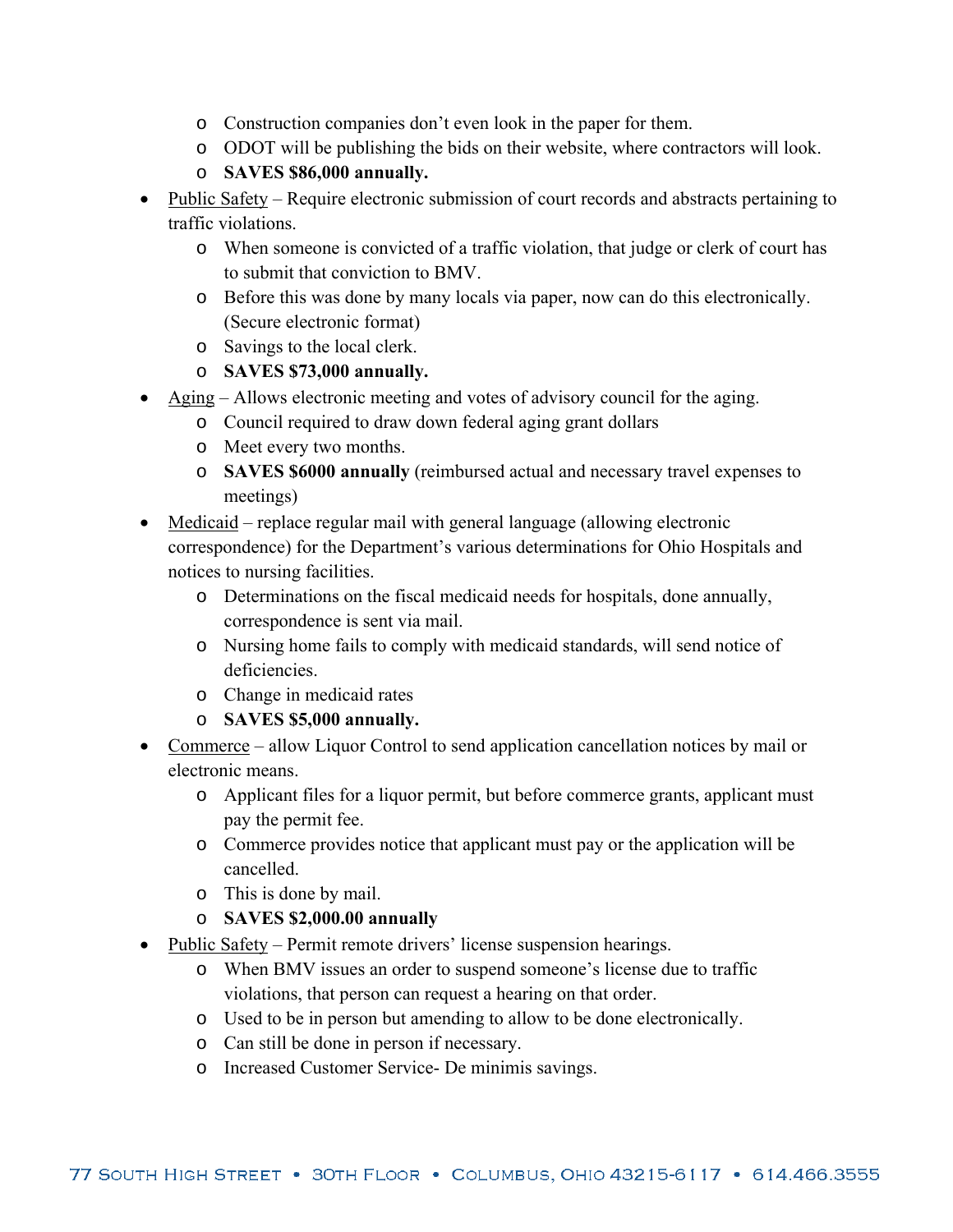- ODNR allow electronic submission of coal mine performance security notification instead of certified mail.
	- o After coal mining and reclamation application has been approved, the applicant must file proof of a performance security with DNR
	- o Security is payable to the state if applicant doesn't abide by the permit
	- o Increased Customer Service- De minimis savings.
- OBM allow agencies to send notice electronically to Controlling Board when seeking to transfer capital appropriation dollars.
	- o Increased Customer Service- De minimis savings.

# **Additional Content Updates:**

# **753.19 DRC**

Allows DRC to send notice regarding escape of prisoner electronically rather than in writing.

# **1121.38 COM**

Allows stenographic record to be maintained through electronic audio recordings with respect to certain administrative hearings for banks.

# **1509.06 ODNR**

Removes reference to the chief of the Division of Oil and Gas transferring a facsimile copy of a drilling permit application (law currently allows for electronic copies or facsimile copies to be provided, as well as regular mail if neither delivery by fax or electronic copy is available).

# **1513.071 ODNR**

Allows an electronic record to be made of an informal conference regarding a coal mining and reclamation permit decision instead of a stenographic record.

# **1513.16 ODNR**

Allows an electronic record to be made of certain informal conferences addressing a coal mining operation's proposed performance security release to be made instead of a stenographic record.

# **1565.12 ODNR**

Modifies a requirement that mine operators notify the Chief of the Division of Mineral Resources Management by telegraph or telephone to instead permit telephone or electronic verification.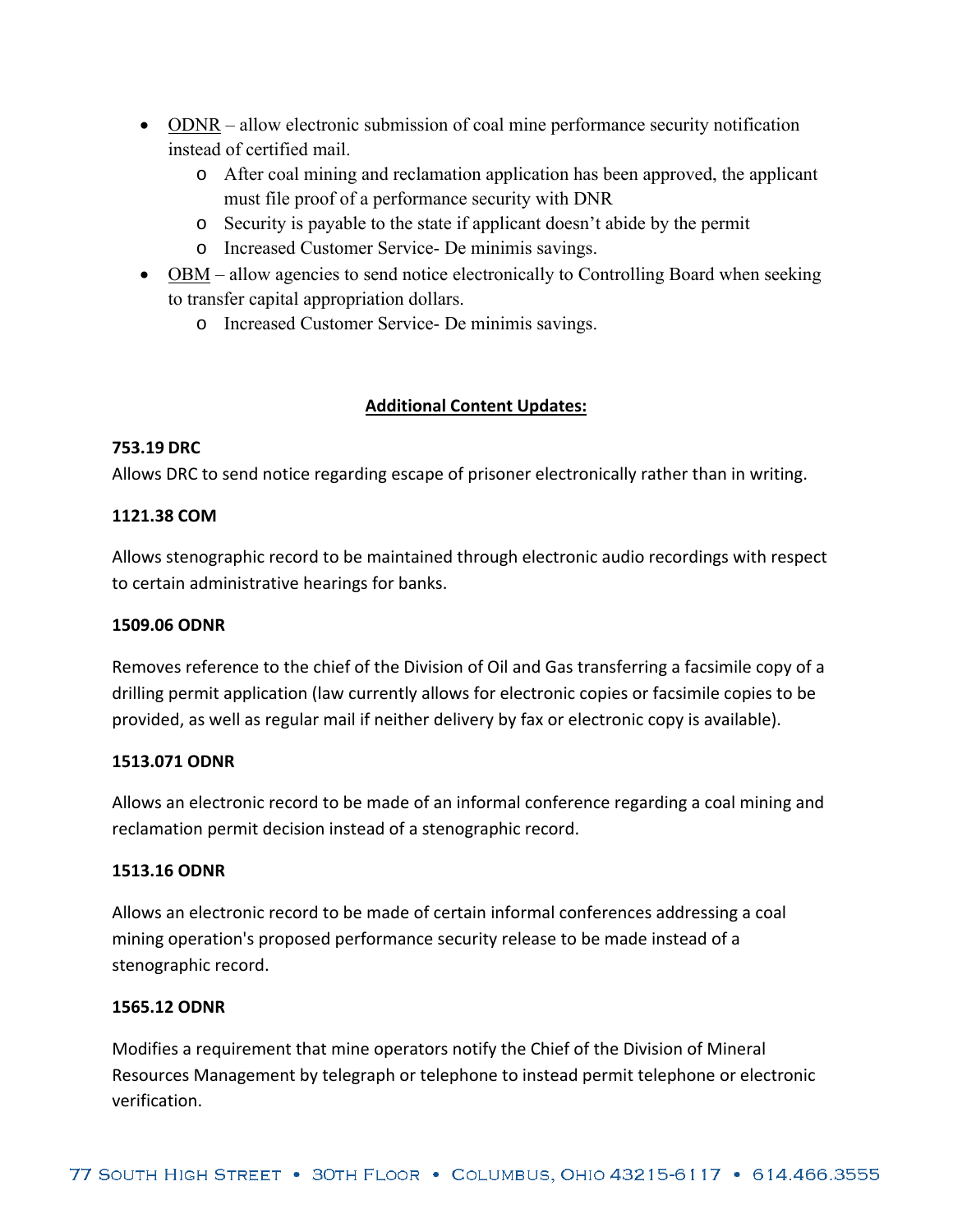## **1571.05 ODNR**

Allows reservoir operator and mine operators to provide notice by certified mail or electronic format instead of registered mail.

#### **1571.08 ODNR**

Allows gas storage well inspector to send notice regarding filing of application to use alternative method or materials by certified mail or electronic format instead of registered mail.

#### **1571.10 ODNR**

Allows Chief of Division of Oil and Gas to provide adjudication or determination to affected persons by certified mail or electronic format instead of by registered mail.

#### **1571.14 ODNR**

Updates a reference to delivery method of notice (from registered mail to certified mail or electronic format) provided under 1571.10 in accordance with a separate change and modifies a requirement to deliver a written finding by certified mail or electronic format instead of by registered mail.

#### **1571.15 ODNR**

Replaces registered mail with certified mail or electronic format regarding appeal notifications involving oil and gas wells.

#### **1571.16 ODNR**

Allows the Chief of Oil and Gas to send a copy of a complaint regarding an oil and gas hearing by electronic mail or certified mail instead of by registered mail.

#### **1707.02 COM**

Enables Division of Securities to notify an entity regarding a hearing to address the revocation of approval for a securities exchange by electronic mail instead of certified mail.

#### **1707.04 COM**

Allows Division of Securities to provide notice of hearings regarding a plan to reorganize, recapitalize or refinance a corporation by electronic mail instead of regular mail.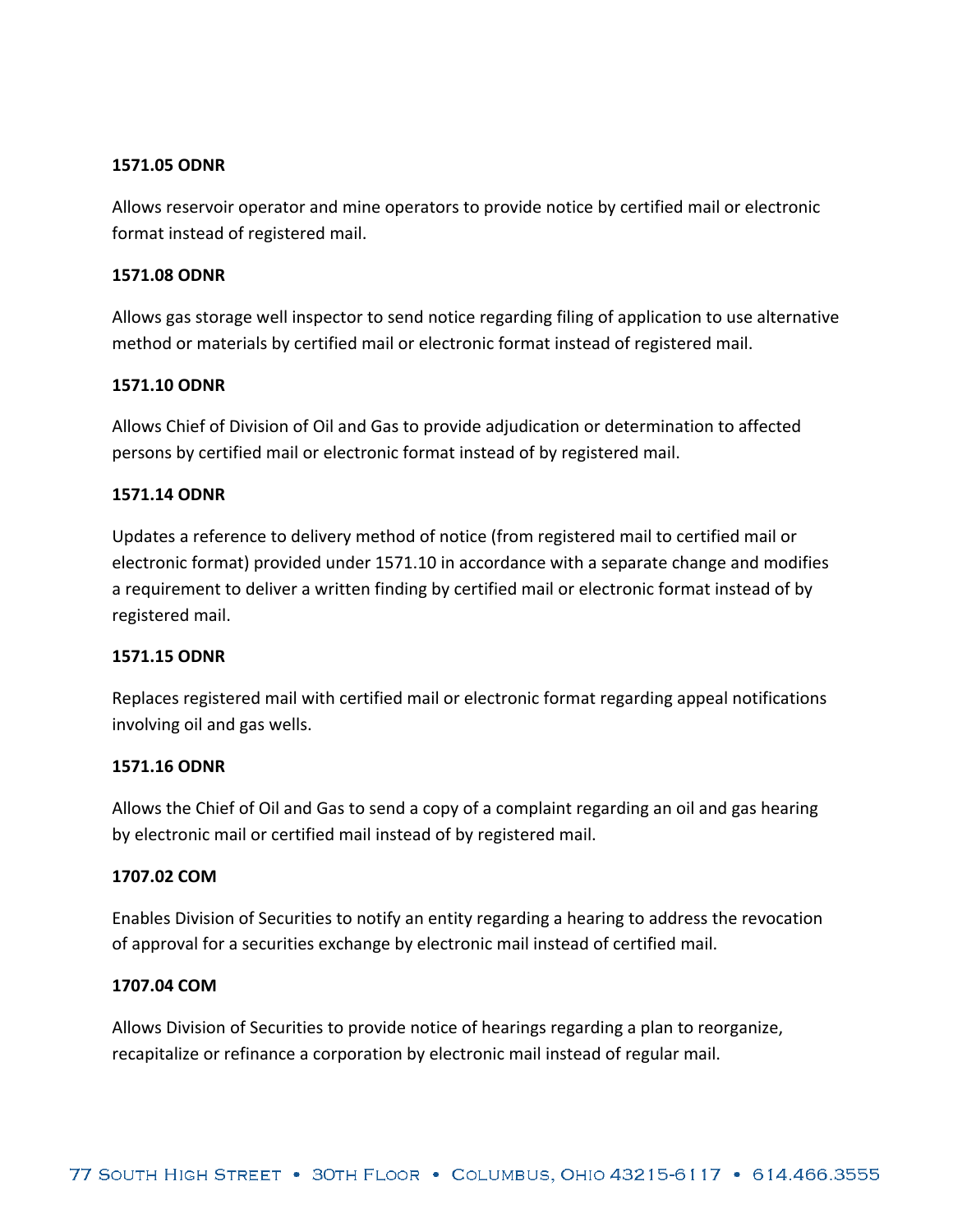## **1707.042 COM**

Removes requirement that the Secretary of State provide notification regarding the opposition of a control bid by telegraph. Also removes requirement that the Secretary of State forward a copy of the process to oppose a control bid by certified mail.

## **1707.091 COM**

Removes two references to telegram as a means to notify a securities issuer and to confirm an order entry.

## **1707.11 COM**

No longer requires service of process or pleadings on the Secretary of State to be made in duplicate. Also allows the Secretary of State to forward service of process to the principal place of business of the person on whose behalf the consent is submitted in a manner other than certified mail.

## **1707.43 COM**

Removes requirement that a buyer of securities deemed to be an unlawful sale tender the securities or contract to the seller in person or in open court to receive a refund of the amount paid and taxable court costs.

## **1733.16 COM**

Deletes unnecessary reference to telegram and cablegram as methods of delivery notice regarding corporation board of directors meetings.

#### **2941.401 DRC**

Allows DRC to provide notice regarding final disposition request by prisoner to the prosecutor, court, or agency by electronic mail instead of certified mail if agreed to by parties.

#### **3111.23 ODJFS**

Removes reference to paternity acknowledgements being filed in person.

### **3301.05 EDU**

Allows president of state board of education to sign the record of proceedings for the state school board and attest the accuracy of the record electronically instead of physically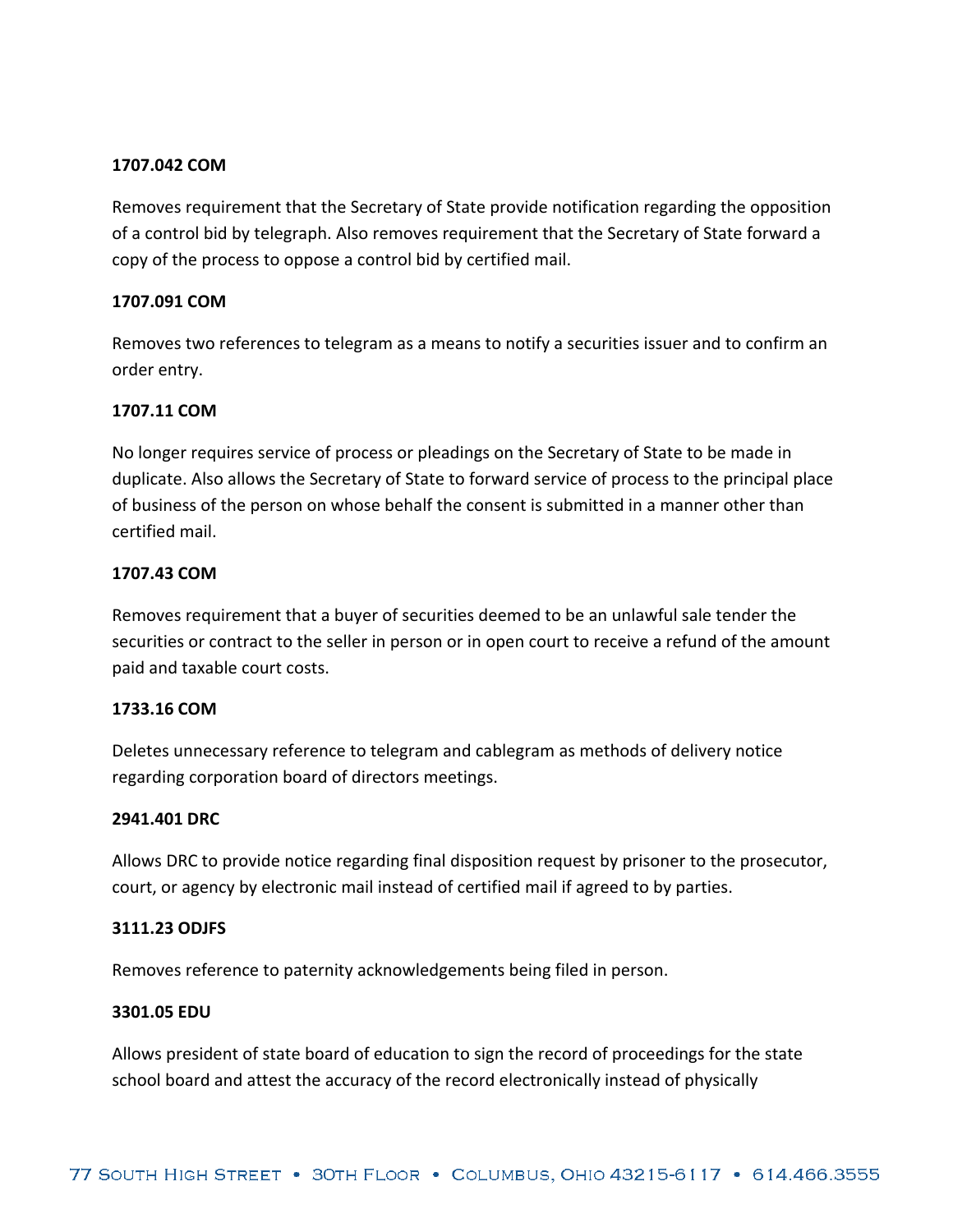## **3302.04 EDU**

Removes a provision that does not apply to any school district after June 30, 2008 that allows ODE to conduct an evaluation of the school district in person.

## **3310.52 EDU**

Allows alternative public provider or registered private providers that enroll a qualified special education child to submit the methods of instruction used by the provider to provide services and qualifications of the teachers who will be instructing the child electronically instead of in writing.

## **3313.41 EDU**

Allows a nonprofit organization seeking to obtain ownership of donated property from a school board to submit written notice to the school board electronically instead of in writing. Removes a requirement that the school board publish two notices of its intent to donate the unneeded property to the nonprofit organization and instead allows the board to publish notice on its website and to post the notice in the board's office.

## **3313.818 EDU**

Allows ODE to submit a report on the implementation and effectiveness of school breakfast programs to the general assembly and to the governor electronically, instead of as a physical document.

#### **3314.21 EDU**

Allows internet or computer‐based community schools to conduct visits with students electronically.

#### **3319.081 EDU**

Allows school boards of education, when terminating contracts or taking disciplinary action on certain employees, to notify the individual using regular mail with certificate of mailing (proof of mailing) or another form of mail with proof of delivery, or electronically (with proof of delivery).

#### **3319.11 EDU**

Allows school boards to provide various notices (such as that the board does not intend to reemploy the teacher) to teachers by regular mail with a certificate of mailing, another form of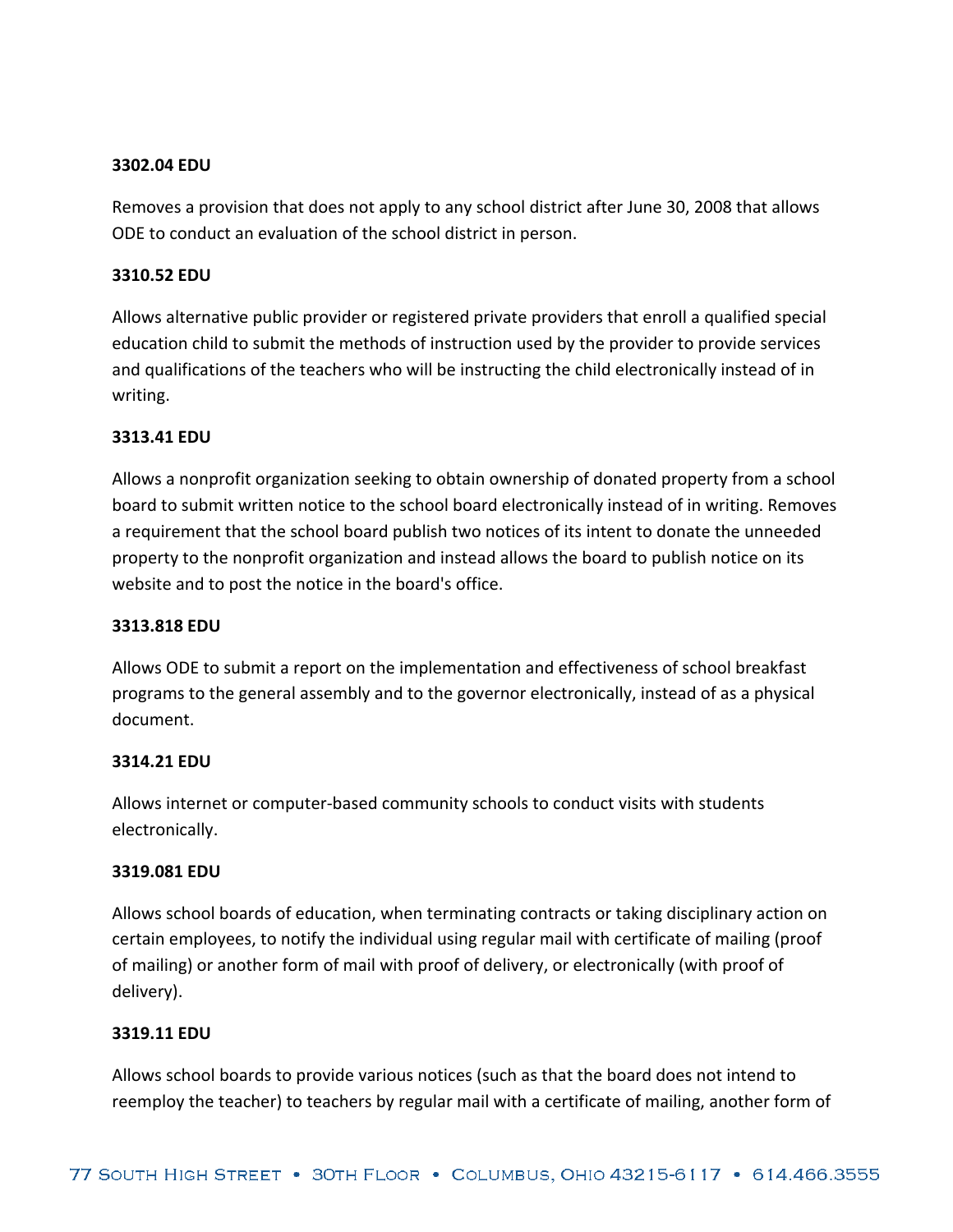delivery with proof of delivery, regular mail with a certificate of mailing, or another form of delivery with proof of delivery (such as electronic delivery), instead of only by certified mail. Allows teachers to provide notice to the school board using the same methods of delivery.

## **3319.16 EDU**

Removes a requirement that a record of a hearing proceeding provided to a teacher by a board of education be produced by stenograph, and instead allows such a record to be provided generally (such as by audiovisual recording).

#### **3319.291 EDU**

Allows the Department of Education to send notice to a person who does not submit fingerprints or background check information electronically or by physical mail, instead of only by physical mail. Allows the Department of Education to notify the individual if the individual does not submit fingerprints or background check information to the Department regarding the deactivation of the individual's teaching license or rejection of the application electronically or by regular mail, instead of only by regular mail.

## **3319.311 EDU**

Allows the state board of education or superintendent to issue subpoenas by certified mail, regular mail with a certificate of mailing, or other form of delivery with proof of delivery, including electronic delivery with electronic proof of delivery, instead of only by personal delivery or certified mail.

# **3321.13 EDU**

Allows hearings regarding habitual absence or withdrawal of a child from school to be conducted virtually, instead of requiring the parent, custodian or guardian to appear in person.

#### **3321.21 EDU**

Allows certain truancy notices issued under 3321.19 or 3321.20 to be provided electronically with proof of delivery, or by another method with proof of delivery, or by regular mail with certificate of mailing, instead of simply by registered mail.

#### **3704.03 EPA**

Allows EPA director to provide notice to an applicant regarding an emissions variance application or variance renewal by any mail that provides delivery confirmation (rather than certified mail). Allows director to provide public notice of meeting by publishing on website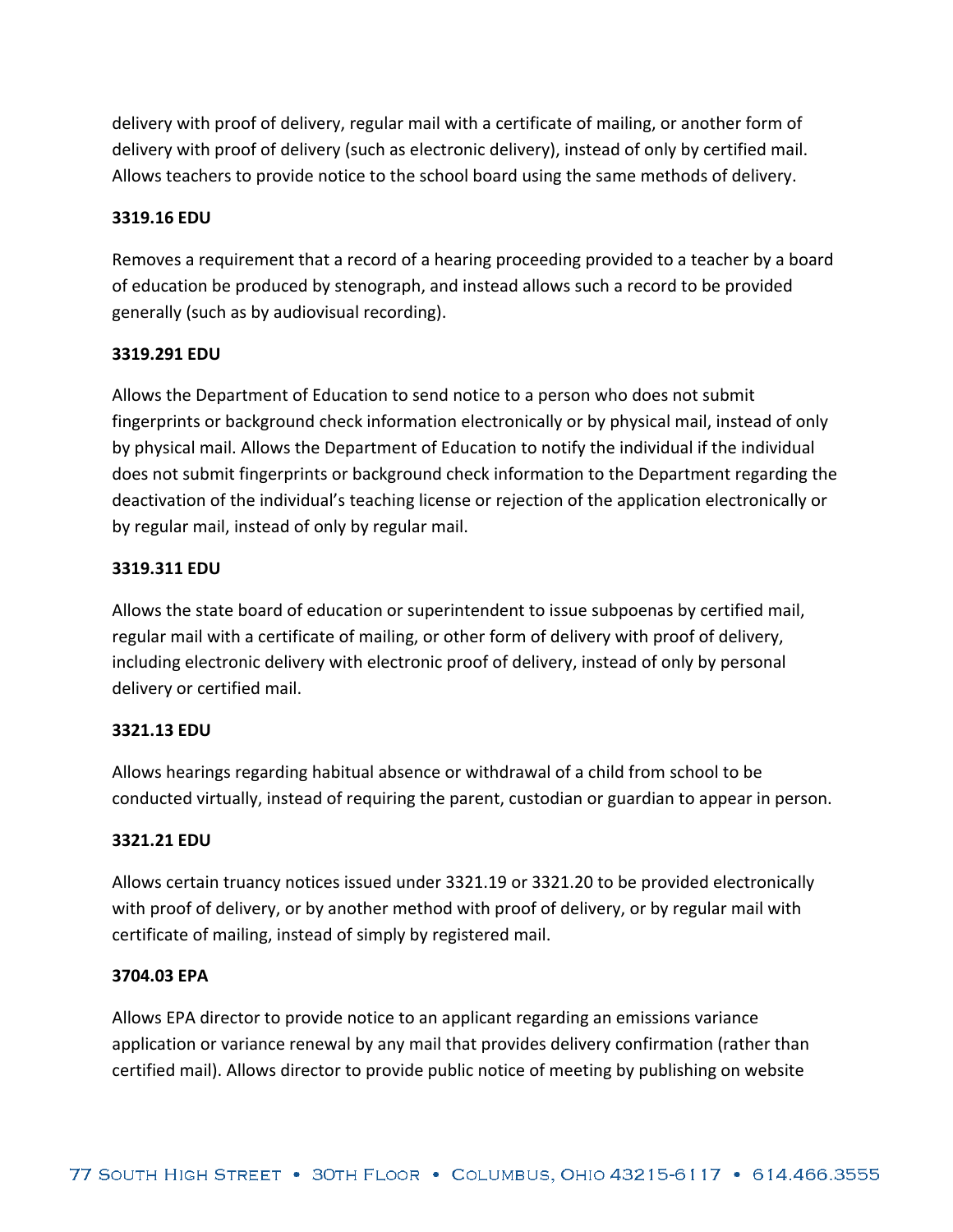rather than publishing in a newspaper of record. Allows record of testimony at meeting to be maintained electronically instead of stenographically.

## **3734.02 EPA**

Allows EPA director to provide notice regarding a solid waste facility variance or variance renewal hearing by website publication instead of publishing in a newspaper. Allows records of testimony at hearing to be maintained electronically instead of stenographically.

## **3734.021 EPA**

Newspaper notice requirement, Stenographic record requirement Allows EPA director to provide public notice regarding infectious waste variance hearing by website publication instead of newspaper publication. Allows records of testimony at hearing to be maintained electronically instead of stenographically.

## **3734.575 EPA**

Removes a requirement that solid waste management districts submit a report to the EPA director by computer disk and instead allows the Director of the EPA to determine how the report should be provided.

## **3746.09 EPA**

Allows EPA to maintain an electronic record of testimony provided at a variance hearing for a voluntary action program instead of a stenographic record.

# **3752.11 EPA**

Removes definitional references to telegram and telefax and permits notice by any method capable of documenting intended recipient's receipt in addition to mailing requirements.

#### **3772.031 CCC**

Allows Commission to notify a person of decision to include individual on exclusion list by a commercial carrier with delivery confirmation instead of by certified mail.

#### **3772.04 CCC**

Allows Commission to notify regarding an emergency order using a commercial carrier with delivery confirmation instead of by certified mail. Also permits a copy of the order to be provided electronically to the attorney of record instead of by physical mail.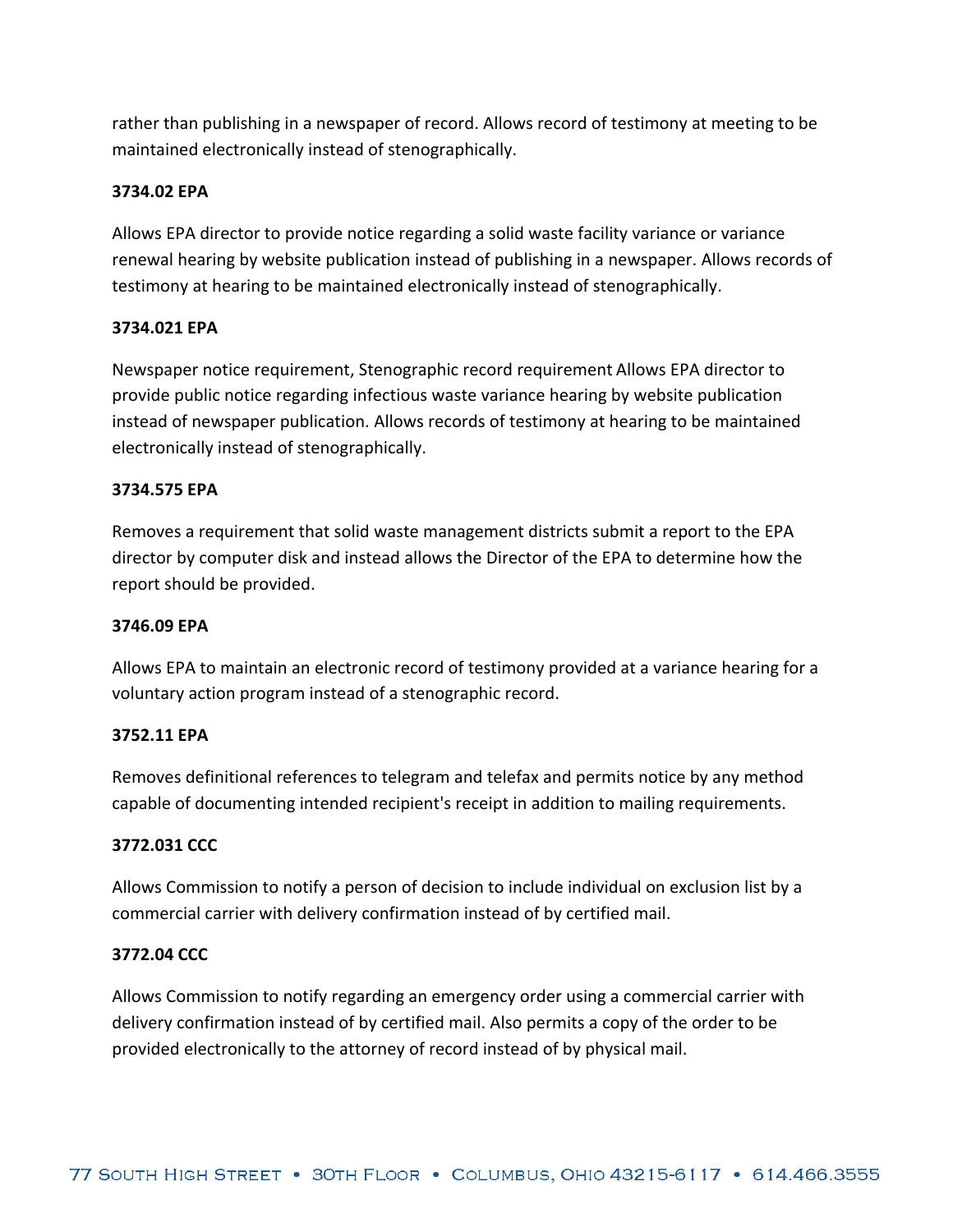# **3772.11 CCC**

Requires a person applying for a casino management or operator license to certify (instead of committing under oath) that the application is true.

## **3772.12 CCC**

Requires a person applying for a gaming‐related vendor license to certify (instead of committing under oath) that the application is true.

## **3772.13 CCC**

Permits Commission to notify casino operator or manager that it has determined to revoke a key employee license by electronic means with evidence of delivery, as well as by other means.

#### **3772.131 CCC**

Requires a person applying for a casino gaming employee license to certify (instead of committing under oath) that the application is true.

#### **3781.08 COM**

Removes reference to the Department of Commerce providing stenographers to the Board of Building Standards.

#### **3781.11 COM**

Removes a definitional reference to a telegraph workshop or factory.

#### **3781.25 COM**

Removes a definitional reference to a telegraphic underground utility facility.

## **3781.29 COM**

Removes a definitional reference to a telegraphic underground utility facility. Removes a requirement that an excavator provide a fax address (if available) to a protection service before beginning an emergency excavation.

#### **3781.342 COM**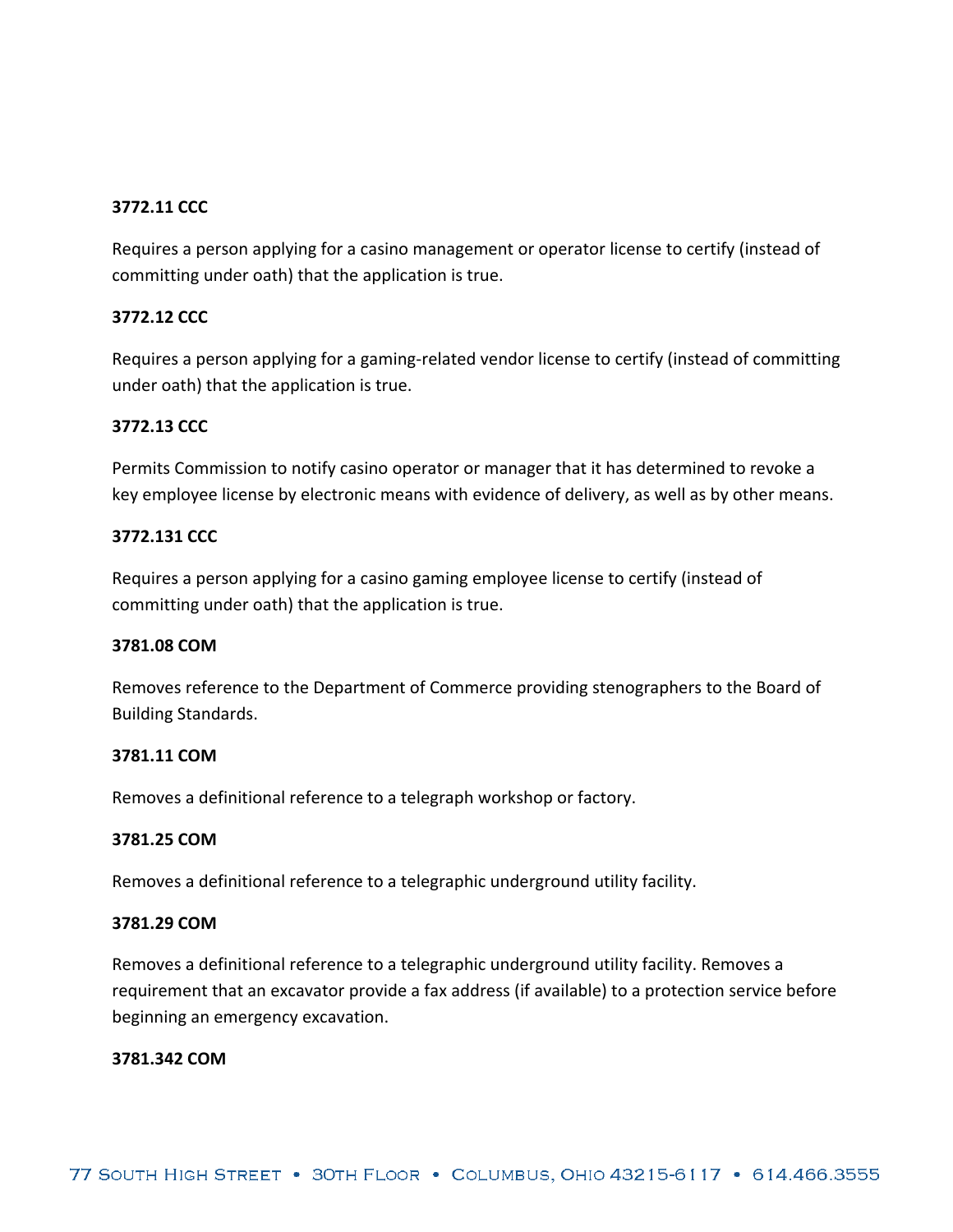Removes a requirement that the Underground Technical Committee send notice by facsimile, as one of several notification alternatives.

#### **3904.08 INS**

Allows individuals requesting access to recorded information about the individual from an insurance company to obtain a copy in a manner agreed to by the individual and the institution, except if the language is coded‐‐in which case the information must be provided to the individual in plain language in writing. No longer references that review of information must be done in person or by mail (allowing for additional delivery methods).

#### **4121.19 BWC**

BWC investigation testimony no longer must be taken down by a stenographer

#### **4123.512 BWC**

Depositions for appeals of Industrial Commission decisions no longer require a stenographer

#### **4123.52 BWC**

Specifically enables BWC to maintain records electronically with the same legal value of physical records.

#### **4125.03 BWC**

Allows Professional Employer Organizations to provide a list of required information to client by email instead of in writing.

#### **4141.09 ODJFS**

Removes a reference to facsimile signature on unemployment compensation fund disbursements

#### **4141.47 ODJFS**

Removes a reference to facsimile signature on unemployment compensation fund disbursements.

#### **4167.10 BWC**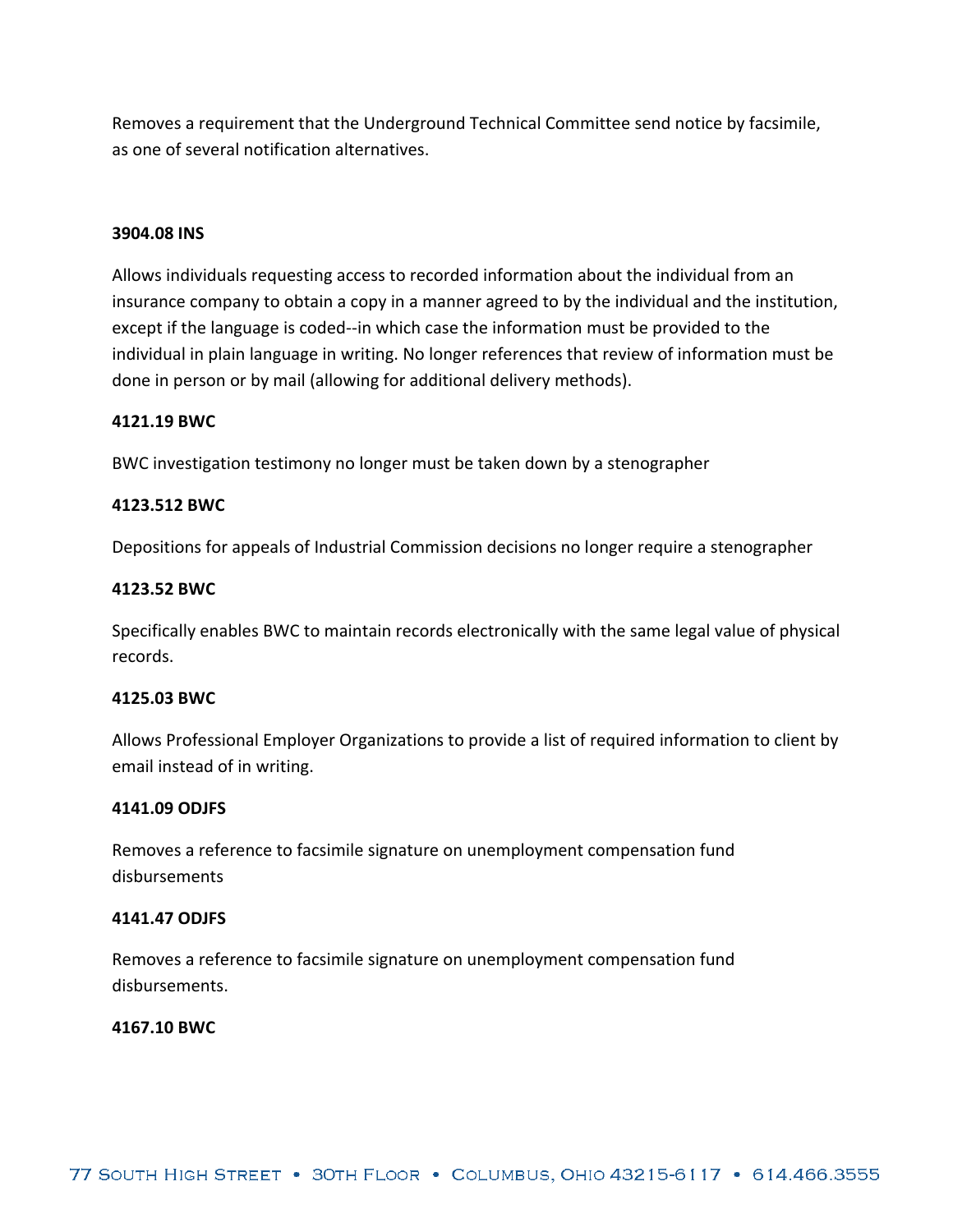No longer specifies that the consultation that takes place prior to the BWC issuing a stop order when an inspection or investigation of a place of employment presents a substantial probability of death of serious physical harm be in person or by telephone

#### **4301.17 COM**

Removes a requirement that the Division of Liquor Control notify the chief peace officer of a political subdivision by certified mail or personal service when a liquor contract is proposed or changed, and instead generally requires notification to be provided.

#### **4301.30 COM**

Allows Division of Liquor to notify police or municipal corporation regarding requirement to cooperate with Division to enforce ORC chapters 4301 or 4303.

#### **4507.081 DPS**

Removes a requirement that a restricted motor vehicle licensee submit a statement to the registrar by certified mail. Removes references to a physical renewal validation sticker. Removes a requirement that the statement be made in duplicate. Removes requirement that licensee maintain physical duplicate copy for record purposes.

#### **4508.021 DPS**

Removes three definitional references to video cassettes, CD‐ROMs, and videodiscs and replaces with updated electronic format definition.

#### **4509.101 DPS**

Removes reference to an individual personally deliver a license or certificate of registration to the registrar to provide more flexibility in the manner of delivery.

#### **4510.41 DPS**

Removes a requirement that the license plates for certain, law‐enforcement‐seized vehicles be removed by a law enforcement officer. Removes a requirement that the law enforcement agency that employs the officer physically maintain the license plates. DPS reports that this change mirrors previous amendments to 4511.195.

#### **4735.13 COM**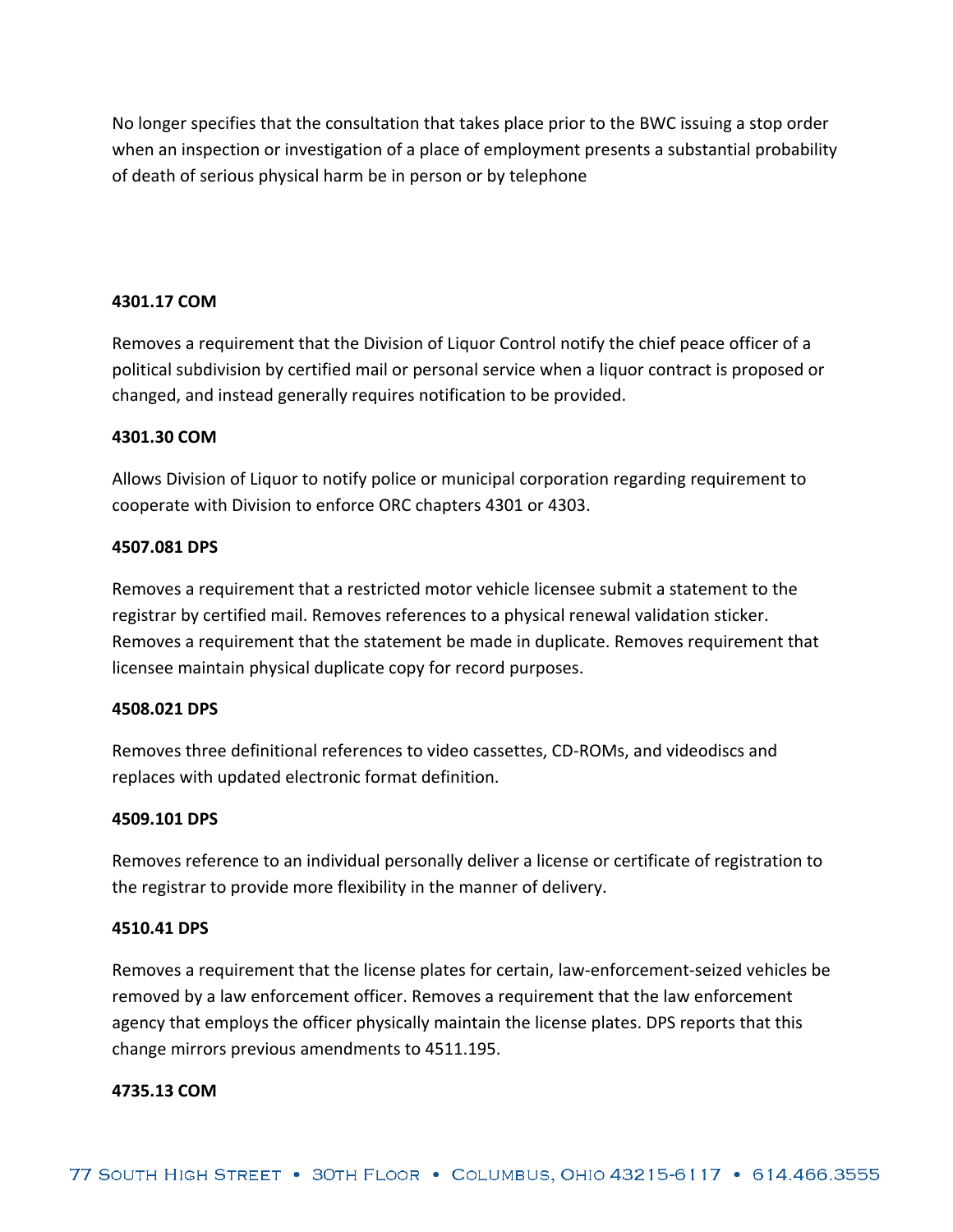Permits Division of Real Estate to provide real estate sales‐person license by electronic mail. Enables broker to keep a copy of a salesperson's license instead of the physical license itself. Enables the broker to notify the superintendent by electronic mail if the salesperson's relationship with the broker is terminated instead of by mailing the physical license to the Division. Removes reference to Division providing a request for the return of a license from a broker by certified mail and allows for electronic mail request to be made instead by the Division.

## **4735.14 COM**

Allows Division of Real Estate to send a licensure renewal notice by electronic mail to each real estate broker and salesperson instead of physical mail.

## **5107.161 ODJFS**

Removes a face‐to‐face reference to a preliminary county conference between county JFS and a sanctioned county assistance group. The discussion no longer must be in person.

## **5120.14 DRC**

Allows DRC to send notice regarding escape of prisoner electronically rather than in writing.

## **5123.195 DODD**

Rescinds entire statute as DODD has determined that it is no longer relevant. Outdated statue references a report being provided to legislative leadership after the end of 2003, 2004, and 2005.

#### **5164.193 MCD**

Allows Department of Medicaid to respond to a determination reconsideration request with respect to incentive payments for adoption and use of electronic health record technology electronically instead of by certified mail.

#### **5165.86 MCD**

Allows Department of Medicaid to deliver written notice to nursing facilities by any means reasonably calculated to provide prompt actual notice instead of certified mail or hand delivery, at its discretion.

#### **5166.303 MCD**

Allows home care attendant face‐to‐face visits to be performed electronically or by telephone if permitted by rule.